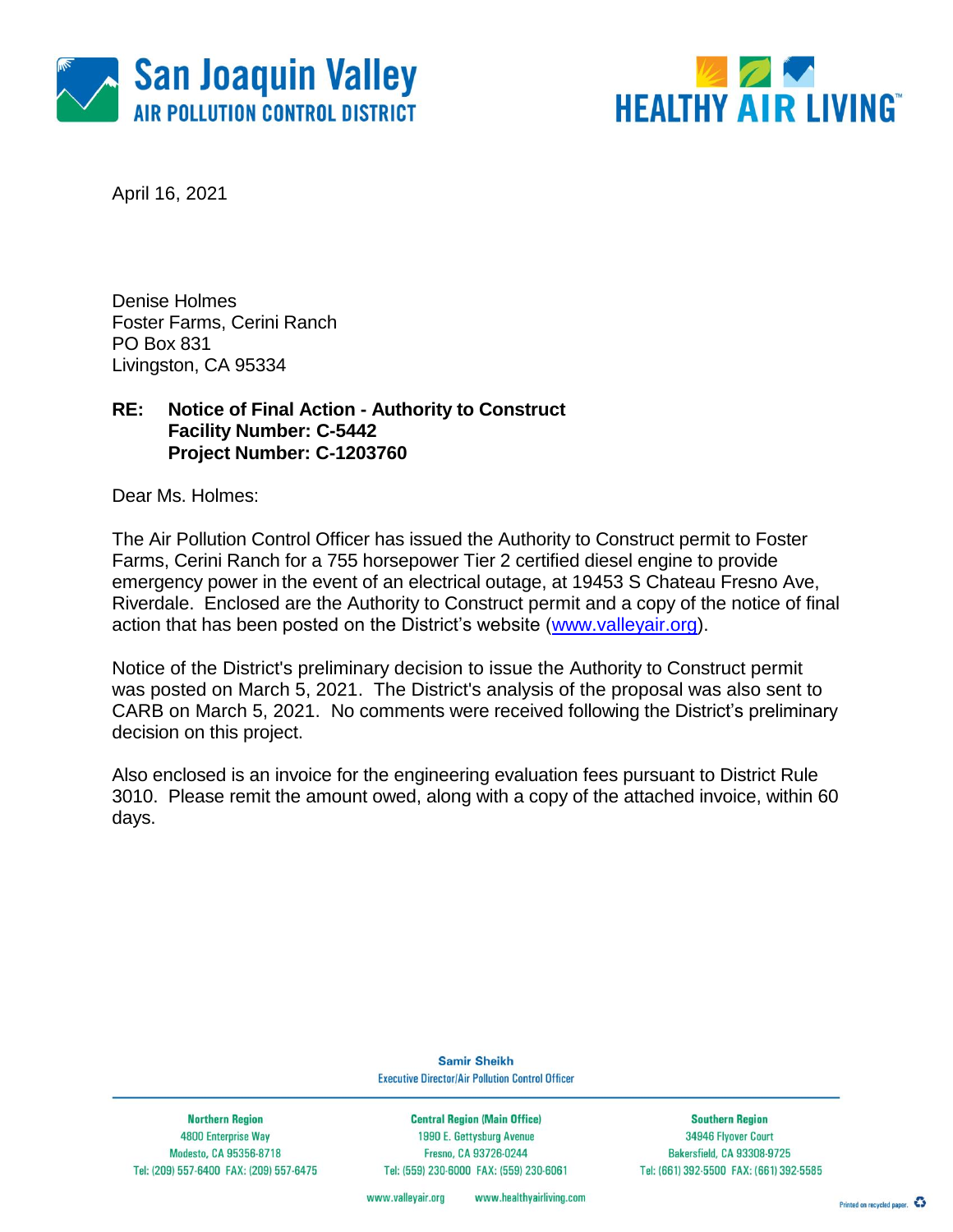Ms. Denise Holmes Page 2

Thank you for your cooperation in this matter. If you have any questions, please contact Mr. Errol Villegas at (559) 230-6000.

Sincerely,

Brian Clements Director of Permit Services

BC:gb

**Enclosures** 

cc: Courtney Graham, CARB (w/ enclosure) via email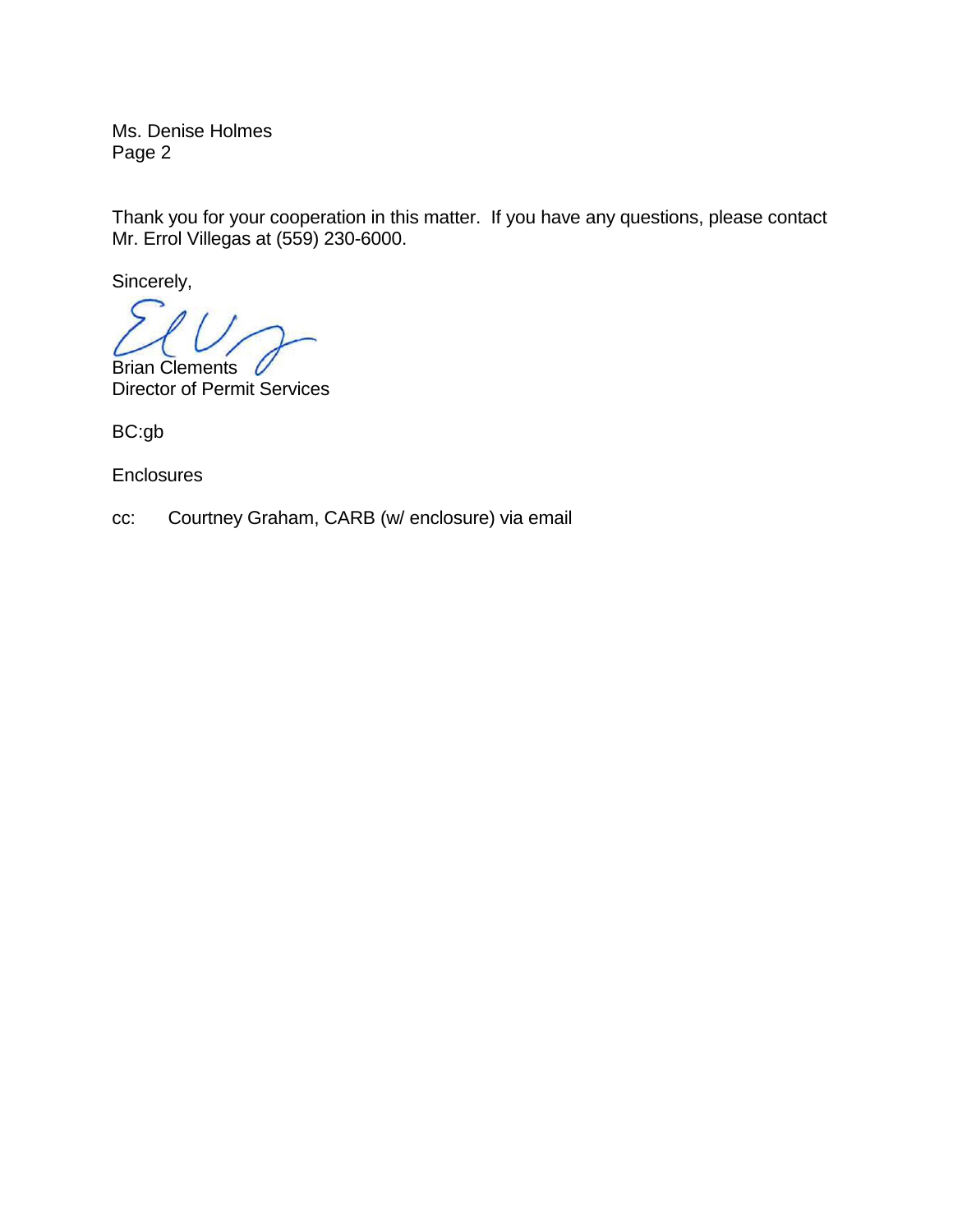



# AUTHORITY TO CONSTRUCT

PERMIT NO: C-5442-5-0 ISSUANCE DATE: 04/06/2021

LEGAL OWNER OR OPERATOR: FOSTER FARMS, CERINI RANCH MAILING ADDRESS: PO BOX 831 LIVINGSTON, CA 95334

LOCATION: 19453 S CHATEAU FRESNO AVE RIVERDALE, CA 93607

#### EQUIPMENT DESCRIPTION:

755 BHP (INTERMITTENT) JOHN DEERE MODEL 6135HFG75 TIER 2 CERTIFIED DIESEL-FIRED EMERGENCY STANDBY IC ENGINE POWERING AN ELECTRICAL GENERATOR

## CONDITIONS

- 1. This Authority to Construct (ATC) cancels and supersedes ATC C-5442-4-0. [District Rule 2201]
- 2. Upon presentation of appropriate credentials, a permittee shall allow an authorized representative of the District to enter the permittee's premises where a permitted source is located or emissions related activity is conducted, or where records must be kept under condition of the permit. [District Rule 1070]
- 3. Upon presentation of appropriate credentials, a permittee shall allow an authorized representative of the District to have access to and copy, at reasonable times, any records that must be kept under the conditions of the permit. [District Rule 1070]
- 4. This permit does not authorize the violation of any conditions established for this facility in the Conditional Use Permit (CUP), Special Use Permit (SUP), Site Approval, Site Plan Review (SPR), or other approval documents issued by a local, state, or federal agency. [Public Resources Code 21000-21177: California Environmental Quality Act]
- 5. No air contaminant shall be released into the atmosphere which causes a public nuisance. [District Rule 4102]
- 6. No air contaminant shall be discharged into the atmosphere for a period or periods aggregating more than three minutes in any one hour which is as dark as, or darker than, Ringelmann 1 or 20% opacity. [District Rule 4101]
- 7. Particulate matter emissions shall not exceed 0.1 grains/dscf in concentration. [District Rule 4201]

#### CONDITIONS CONTINUE ON NEXT PAGE

YOU MUST NOTIFY THE DISTRICT COMPLIANCE DIVISION AT (559) 230-5950 WHEN CONSTRUCTION IS COMPLETED AND PRIOR TO OPERATING THE EQUIPMENT OR MODIFICATIONS AUTHORIZED BY THIS AUTHORITY TO CONSTRUCT. This is NOT a PERMIT TO OPERATE. Approval or denial of a PERMIT TO OPERATE will be made after an inspection to verify that the equipment has been constructed in accordance with the approved plans, specifications and conditions of this Authority to Construct, and to determine if the equipment can be operated in compliance with all Rules and Regulations of the San Joaquin Valley Unified Air Pollution Control District. Unless construction has commenced pursuant to Rule 2050, this Authority to Construct shall expire and application shall be cancelled two years from the date of issuance. The applicant is responsible for complying with all laws, ordinances and regulations of all other governmental agencies which may pertain to the above equipment.

Samir Sheikh, Executive Director / APCO

 $\cup$ 

Brian Clements, Director of Permit Services C-5442-5-0 : Apr 7 2021 10:50AM -- BRARG : Joint Inspection NOT Required

Central Regional Office • 1990 E. Gettysburg Ave. • Fresno, CA 93726 • (559) 230-5900 • Fax (559) 230-6061